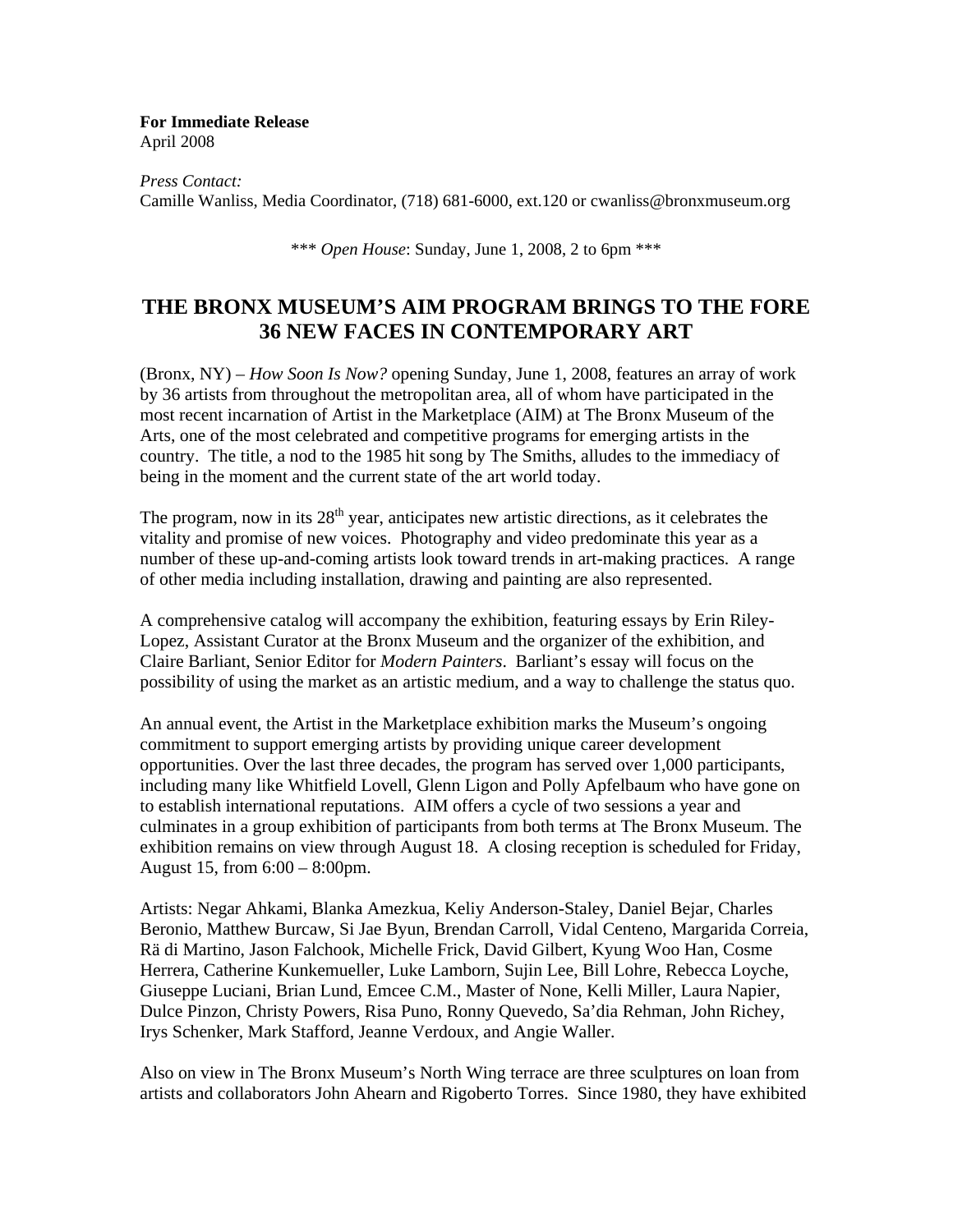the beauty and personality of the Bronx through their plaster body cast murals. Their works are inspired by Bronx residents, the subjects of their body casts, and have become part of the borough's landscape.

Artist in the Marketplace is generously supported by the Jacques and Natasha Gelman Trust, The Greenwall Foundation, and Helena Rubinstein Foundation, and Jerome Foundation.

## **PUBLIC PROGRAMS**

In conjunction with the exhibition *How Soon Is Now?*, the Bronx Museum will present an exciting series of panels and public programs relating to AIM as well as focused on the new surge of developments ongoing in the South Bronx.

Panel Discussion: Grand Concourse: Cultural Crossroads SATURDAY, JUNE 7, 3:00 pm North Wing— $2<sup>nd</sup>$  Floor Admission: \$5.00, free for Bronx Museum members

Panel on grassroots initiatives that foster and promote dialogue among diverse populations and how the Grand Concourse serves as an axis drawing new waves of immigrant communities.

Featuring Gail Nathan (Bronx River Art Center), Kellie Terry-Sepulveda (The Point), Charles Rice-Gonzales (BAAD). Moderated by Holly Block (Executive Director, Bronx Museum of the Arts).

A walking tour of the neighborhood led by Sam Goodman will start at 11am promptly. Reservations requested at 718-681-6000 ext. 132

Family Affair—Urban Kids Save the Environment! SATURDAY, JUNE 14, 2008, 1:00 to 3:00 pm North Wing— $3<sup>rd</sup>$  Floor Free with Museum admission

As part of this year's edition of the Grand Concourse Centennial Project, this intergenerational hands-on workshop will explore themes related to the urban environment along the Concourse. Guided tours, music, snacks.

How Soon Is Now?: Readings and Performances FRIDAY, JUNE 20, 7:00 to 9:00 pm North Wing— $2<sup>nd</sup>$  Floor Admission: Free

The Bronx Museum celebrates the works of the 36 up-and-coming visual artists in its  $28<sup>th</sup>$ annual Artist in the Marketplace (AIM) program *How Soon Is Now?* with poetry and performances by Rodrigo Toscano, Vivek Narayanan, Camille Guthrie, Drew Gardner, Brandon Downing, Mónica de la Torre and others. Reception and music to follow!